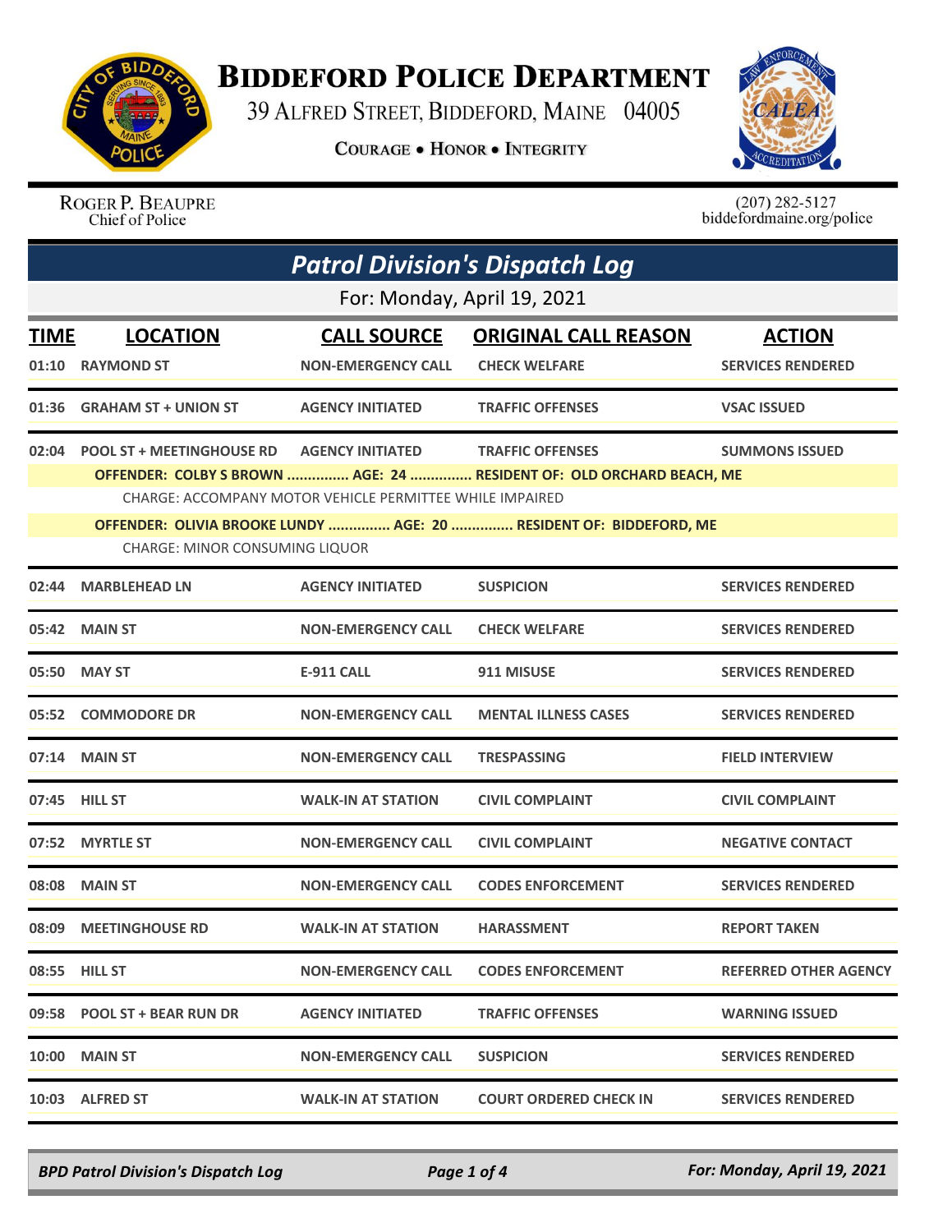| <b>TIME</b> | <b>LOCATION</b>               | <b>CALL SOURCE</b>        | <b>ORIGINAL CALL REASON</b> | <b>ACTION</b>                |
|-------------|-------------------------------|---------------------------|-----------------------------|------------------------------|
|             | 10:13 POOL ST                 | <b>AGENCY INITIATED</b>   | <b>TRAFFIC OFFENSES</b>     | <b>WARNING ISSUED</b>        |
|             | 10:21 POOL ST                 | <b>AGENCY INITIATED</b>   | <b>TRAFFIC OFFENSES</b>     | <b>WARNING ISSUED</b>        |
|             | 10:35 DARTMOUTH ST            | <b>NON-EMERGENCY CALL</b> | <b>THEFT</b>                | <b>REPORT TAKEN</b>          |
|             | 10:36 ALFRED ST               | <b>AGENCY INITIATED</b>   | <b>TRAFFIC OFFENSES</b>     | <b>WARNING ISSUED</b>        |
|             | 10:42 ALFRED ST               | <b>AGENCY INITIATED</b>   | <b>TRAFFIC OFFENSES</b>     | <b>WARNING ISSUED</b>        |
|             | 10:56 SOUTH ST + SOUTHVIEW DR | <b>AGENCY INITIATED</b>   | <b>TRAFFIC OFFENSES</b>     | <b>WARNING ISSUED</b>        |
| 10:57       | <b>ROUND HILL ST</b>          | <b>NON-EMERGENCY CALL</b> | <b>ROAD HAZARD</b>          | <b>SERVICES RENDERED</b>     |
| 11:01       | <b>MASON ST</b>               | <b>NON-EMERGENCY CALL</b> | <b>PARKING COMPLAINT</b>    | <b>PARKING TICKET ISSUED</b> |
|             | 11:02 CENTER ST               | <b>NON-EMERGENCY CALL</b> | <b>CIVIL COMPLAINT</b>      | <b>CIVIL COMPLAINT</b>       |
|             | 11:07 SOUTH ST + HAYFIELD RD  | <b>AGENCY INITIATED</b>   | <b>TRAFFIC OFFENSES</b>     | <b>VSAC ISSUED</b>           |
|             | 11:13 QUIMBY ST + BRADBURY ST | <b>NON-EMERGENCY CALL</b> | <b>JUVENILE OFFENSES</b>    | <b>NO VIOLATION</b>          |
|             | 11:24 HILLS BEACH RD          | <b>AGENCY INITIATED</b>   | <b>TRAFFIC OFFENSES</b>     | <b>VSAC ISSUED</b>           |
|             | 11:25 SOUTH ST                | <b>AGENCY INITIATED</b>   | <b>TRAFFIC OFFENSES</b>     | <b>WARNING ISSUED</b>        |
| 11:26       | <b>PARKSIDE DR</b>            | <b>NON-EMERGENCY CALL</b> | <b>ROAD HAZARD</b>          | <b>NO VIOLATION</b>          |
|             | 11:29 SOUTH ST                | <b>AGENCY INITIATED</b>   | <b>TRAFFIC OFFENSES</b>     | <b>WARNING ISSUED</b>        |
|             | 11:31 BIRCH ST                | <b>NON-EMERGENCY CALL</b> | <b>FRAUD / SCAM</b>         | <b>SERVICES RENDERED</b>     |
|             | 11:34 SOUTH ST                | <b>AGENCY INITIATED</b>   | <b>TRAFFIC OFFENSES</b>     | <b>WARNING ISSUED</b>        |
|             | 11:41 SOUTH ST                | <b>AGENCY INITIATED</b>   | <b>TRAFFIC OFFENSES</b>     | <b>WARNING ISSUED</b>        |
|             | 11:46 POOL ST                 | <b>AGENCY INITIATED</b>   | <b>TRAFFIC OFFENSES</b>     | <b>WARNING ISSUED</b>        |
|             | 11:51 ALFRED ST               | <b>NON-EMERGENCY CALL</b> | <b>DOMESTIC COMPLAINTS</b>  | <b>SERVICES RENDERED</b>     |
|             | 11:56 ALFRED ST               | <b>NON-EMERGENCY CALL</b> | <b>SUSPICION</b>            | <b>NEGATIVE CONTACT</b>      |
|             | 12:21 POOL ST + LEDGEMERE DR  | <b>AGENCY INITIATED</b>   | <b>TRAFFIC OFFENSES</b>     | <b>WARNING ISSUED</b>        |
|             | 12:34 POOL ST                 | <b>AGENCY INITIATED</b>   | <b>TRAFFIC OFFENSES</b>     | <b>VSAC ISSUED</b>           |
|             | 12:55 POOL ST                 | <b>AGENCY INITIATED</b>   | <b>TRAFFIC OFFENSES</b>     | <b>WARNING ISSUED</b>        |
|             | <b>13:00 BLANDINGS WAY</b>    | <b>NON-EMERGENCY CALL</b> | <b>PARKING COMPLAINT</b>    | <b>PARKING TICKET ISSUED</b> |

*BPD Patrol Division's Dispatch Log Page 2 of 4 For: Monday, April 19, 2021*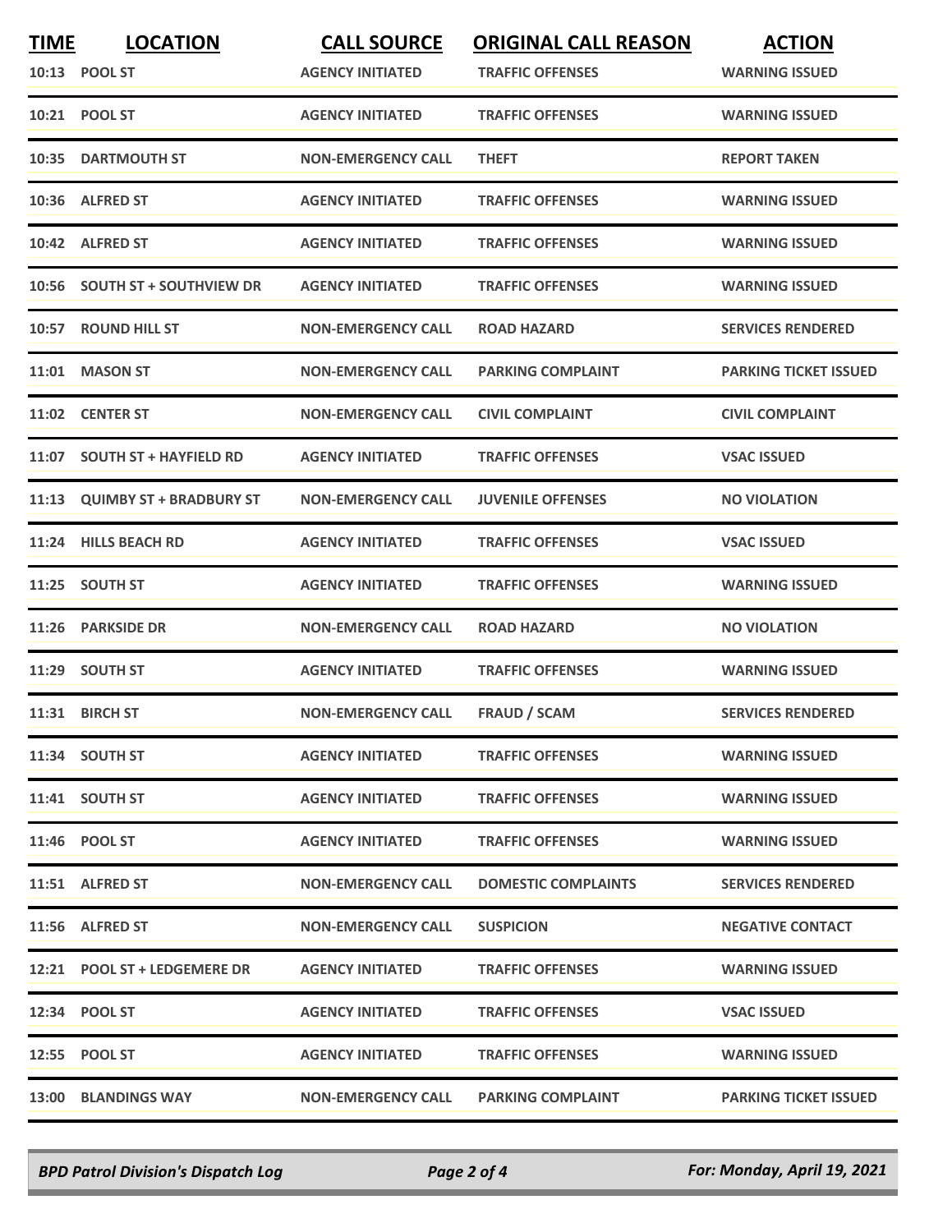| <b>TIME</b> | <b>LOCATION</b>                                                                                                    | <b>CALL SOURCE</b>        | <b>ORIGINAL CALL REASON</b>                                         | <b>ACTION</b>                |
|-------------|--------------------------------------------------------------------------------------------------------------------|---------------------------|---------------------------------------------------------------------|------------------------------|
|             | 13:06 POOL ST                                                                                                      | <b>AGENCY INITIATED</b>   | <b>TRAFFIC OFFENSES</b>                                             | <b>WARNING ISSUED</b>        |
|             | 13:08 ALFRED ST                                                                                                    | <b>WALK-IN AT STATION</b> | <b>DRUG BOX</b>                                                     | <b>SERVICES RENDERED</b>     |
|             | 13:12 ALFRED ST                                                                                                    | <b>NON-EMERGENCY CALL</b> | <b>TRESPASSING</b>                                                  | <b>FIELD INTERVIEW</b>       |
|             | 13:19 ELM ST + WEST ST                                                                                             | <b>NON-EMERGENCY CALL</b> | <b>ARTICLES LOST/FOUND</b>                                          | <b>DISPATCH HANDLED</b>      |
|             | 13:21 POOL ST + HILL ST                                                                                            | <b>AGENCY INITIATED</b>   | <b>TRAFFIC OFFENSES</b>                                             | <b>WARNING ISSUED</b>        |
|             | 13:29 POOL ST                                                                                                      | <b>AGENCY INITIATED</b>   | <b>TRAFFIC OFFENSES</b>                                             | <b>VSAC ISSUED</b>           |
|             | 13:52 GUINEA RD                                                                                                    | <b>AGENCY INITIATED</b>   | <b>TRAFFIC OFFENSES</b>                                             | <b>VSAC ISSUED</b>           |
|             | $13:53$ FOSS ST + KING ST                                                                                          | <b>AGENCY INITIATED</b>   | <b>CHECK WELFARE</b>                                                | <b>NO TRANSPORT</b>          |
|             | 13:59 CRESCENT ST + SOUTH ST                                                                                       | <b>NON-EMERGENCY CALL</b> | <b>CHECK WELFARE</b>                                                | <b>NO ACTION REQUIRED</b>    |
|             | 14:01 SOUTH ST                                                                                                     | <b>AGENCY INITIATED</b>   | <b>TRAFFIC OFFENSES</b>                                             | <b>VSAC ISSUED</b>           |
|             | 14:16 WEST ST                                                                                                      | <b>AGENCY INITIATED</b>   | <b>TRAFFIC OFFENSES</b>                                             | <b>VSAC ISSUED</b>           |
|             | 14:24 SOUTH ST                                                                                                     | <b>NON-EMERGENCY CALL</b> | <b>CHECK WELFARE</b>                                                | <b>SERVICES RENDERED</b>     |
|             | 14:52 BIRCH ST                                                                                                     | <b>E-911 CALL</b>         | <b>CHECK WELFARE</b>                                                | <b>DISPATCH HANDLED</b>      |
| 15:01       | <b>ALFRED ST</b>                                                                                                   | <b>WALK-IN AT STATION</b> | <b>VIOL OF BAIL CONDITIONS</b>                                      | <b>REPORT TAKEN</b>          |
|             | 15:21 BACON ST                                                                                                     | <b>NON-EMERGENCY CALL</b> | <b>CHECK WELFARE</b>                                                | <b>SERVICES RENDERED</b>     |
|             | 15:35 EMMONS PL                                                                                                    | <b>E-911 CALL</b>         | <b>DOMESTIC COMPLAINTS</b>                                          | <b>REPORT TAKEN</b>          |
|             | 15:46 STATE ST                                                                                                     | <b>NON-EMERGENCY CALL</b> | <b>MENTAL ILLNESS CASES</b>                                         | <b>TRANSPORT TO HOSPITAL</b> |
|             | 15:53 MARINER WAY                                                                                                  | <b>NON-EMERGENCY CALL</b> | <b>SUSPICION</b>                                                    | <b>NEGATIVE CONTACT</b>      |
|             | <b>16:03 HILL ST</b>                                                                                               | <b>NON-EMERGENCY CALL</b> | <b>HARASSMENT</b>                                                   | <b>SERVICES RENDERED</b>     |
|             | 16:12 EMMONS PL                                                                                                    | <b>RADIO</b>              | <b>ANIMAL BITE</b>                                                  | <b>REPORT TAKEN</b>          |
|             | 16:44 ALFRED ST + MAINE TPKE                                                                                       | E-911 CALL                | <b>PRISONER PROCESS</b>                                             | <b>ARREST(S) MADE</b>        |
|             | CHARGE: ILLEGAL POSSESSION OF FIREARM<br>CHARGE: OUI (ALCOHOL), 2 PRIORS<br>CHARGE: VIOLATING CONDITION OF RELEASE |                           | OFFENDER: CHRISTOPHER IAN BROSIUS  AGE: 33  RESIDENT OF: HOLLIS, ME |                              |
|             | 16:46 GREEN ST                                                                                                     | <b>WALK-IN AT STATION</b> | <b>ARTICLES LOST/FOUND</b>                                          | <b>REPORT TAKEN</b>          |
|             | 18:03 ALFRED ST                                                                                                    | <b>NON-EMERGENCY CALL</b> | <b>DRUG</b>                                                         | <b>REPORT TAKEN</b>          |
|             |                                                                                                                    |                           |                                                                     |                              |
|             | <b>BPD Patrol Division's Dispatch Log</b>                                                                          | Page 3 of 4               |                                                                     | For: Monday, April 19, 2021  |